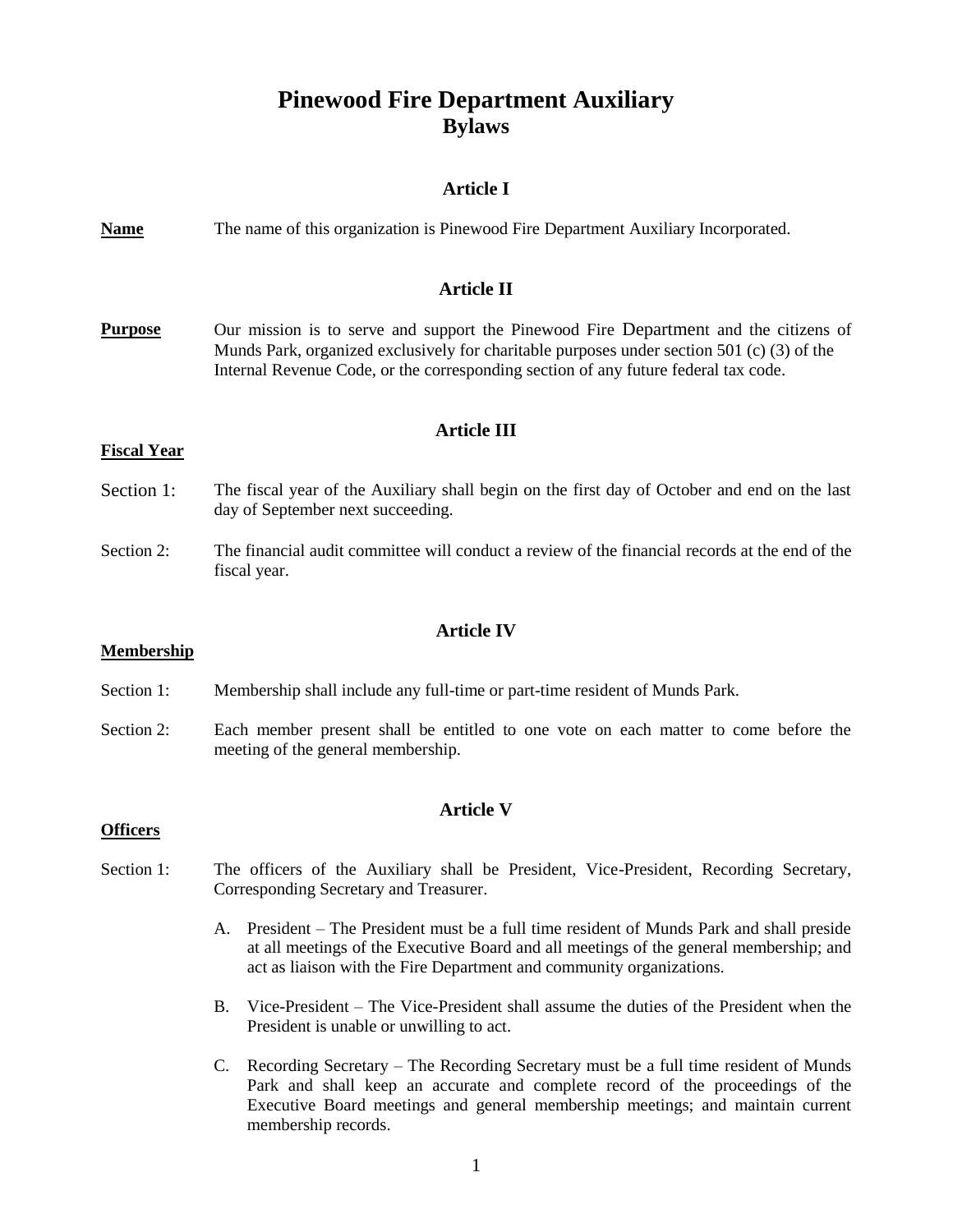- D. Corresponding Secretary The Corresponding Secretary shall handle all correspondence related to the Auxiliary.
- E. Treasurer The Treasurer must be a full time resident of Munds Park and shall keep an accurate and complete record of the financial condition of the Auxiliary. The Treasurer shall provide a financial report at each meeting, or as requested by the Executive Board.
- Section 2: The election of officers shall be held in September.
	- A. A nominating committee of three (3) or five (5) members will be elected by the members present at the August meeting.
	- B. The committee will prepare a slate of officers to present to the membership at the September meeting.
	- C. Following the nominating committee presentation at the September meeting, nominations may be made from the floor.
	- D. Officers are elected by a majority vote at the September meeting.
- Section 3: The officers shall be elected to serve a term of two (2) years and may be re-elected to the same office for one (1) additional term. The President and the Recording Secretary will be elected in even number years; the Vice-President, Corresponding Secretary and Treasurer will be elected in odd number years.
- Section 4: The officers will assume their duties at the October meeting.
- Section 5: Any officer may be removed from office by a majority vote of the Executive Board.
- Section 6: If a vacancy occurs on the Executive Board before the end of the term of office, the Board will appoint an Auxiliary member to complete the term of office.

### **Article VI**

#### **Meetings**

- Section 1: General meetings shall be held the first Tuesday of each month at 6:30 p.m. at the Pinewood Fire Station. The President may designate a different time, date and/or meeting place should a conflict arise.
- Section 2: A quorum shall be those members present at a general membership meeting plus three (3) members of the Executive Board.
- Section 3: The Executive Board can call a special meeting when needed. Only the business pertinent to the reason for the special meeting can be discussed. Action can only be taken if three (3) Executive Board members are present.
- Section 4: Notification and communication regarding meetings by electronic means is permitted.

## **Article VII**

#### **Executive Board**

Section 1: The Executive Board shall include President, Vice-President, Recording Secretary, Corresponding Secretary and Treasurer.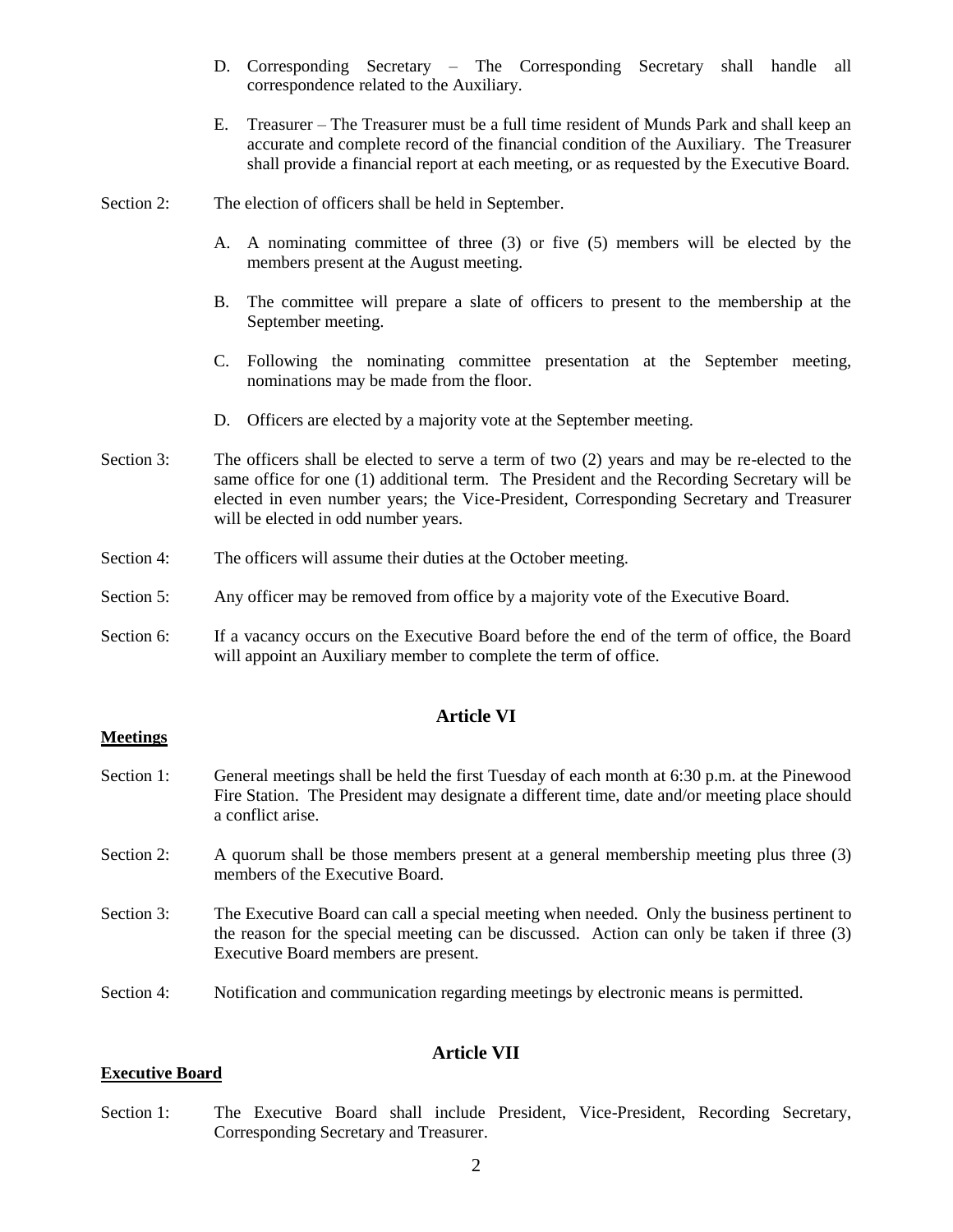- Section 2: The Board will appoint a past Board member to serve as an Advisor; the term to run concurrent with the President. The Advisor will not have a vote on the Board.
- Section 3: The Board shall meet monthly, prior to the general membership meeting.

## **Article VIII**

#### **Committees**

- Section 1: The Executive Board may designate committees as needed.
- Section 2: Committee chairs shall report at each meeting while the committee is functioning, with special reports made at any time as requested by the Auxiliary President, and a final written report submitted to the Executive Board within 30 days of the end of the event.

## **Article IX**

### **Funds**

- Section 1: All funds received by the Auxiliary shall be used for Pinewood Fire Department needs and community assistance as voted on by the membership, and to meet the regular expenses of the Auxiliary.
- Section 2: The treasurer and recording secretary shall be signatories on the bank account(s) signature card. Only one signature is required on a check.
- Section 3: Requests for reimbursement of approved expenses by an Auxiliary member must be submitted with receipts to the Treasurer within 30 days of said expense.
- Section 4: No more than \$1,000 may be spent by the Executive Board without the approval of the membership. Requests for amounts exceeding \$1,000 shall be presented at the regularly scheduled Executive Board meeting prior to presentation for consideration at the general membership meeting.
- Section 5: The Executive Board shall appoint a financial audit committee of three (3) individuals to review the financial records of the Auxiliary.
- Section 6: The Executive Board may authorize any officer of the Auxiliary to enter into any contract. Unless so authorized by the Executive Board, no officer or member shall have any power to bind the Auxiliary or to render it liable for any purpose or amount.
- Section 7: No loan shall be contracted on behalf of the Auxiliary.

## **Article X**

#### **Parliamentary Authority**

Robert's Rules of Order, most current edition, shall be the authority on all questions not covered by the bylaws.